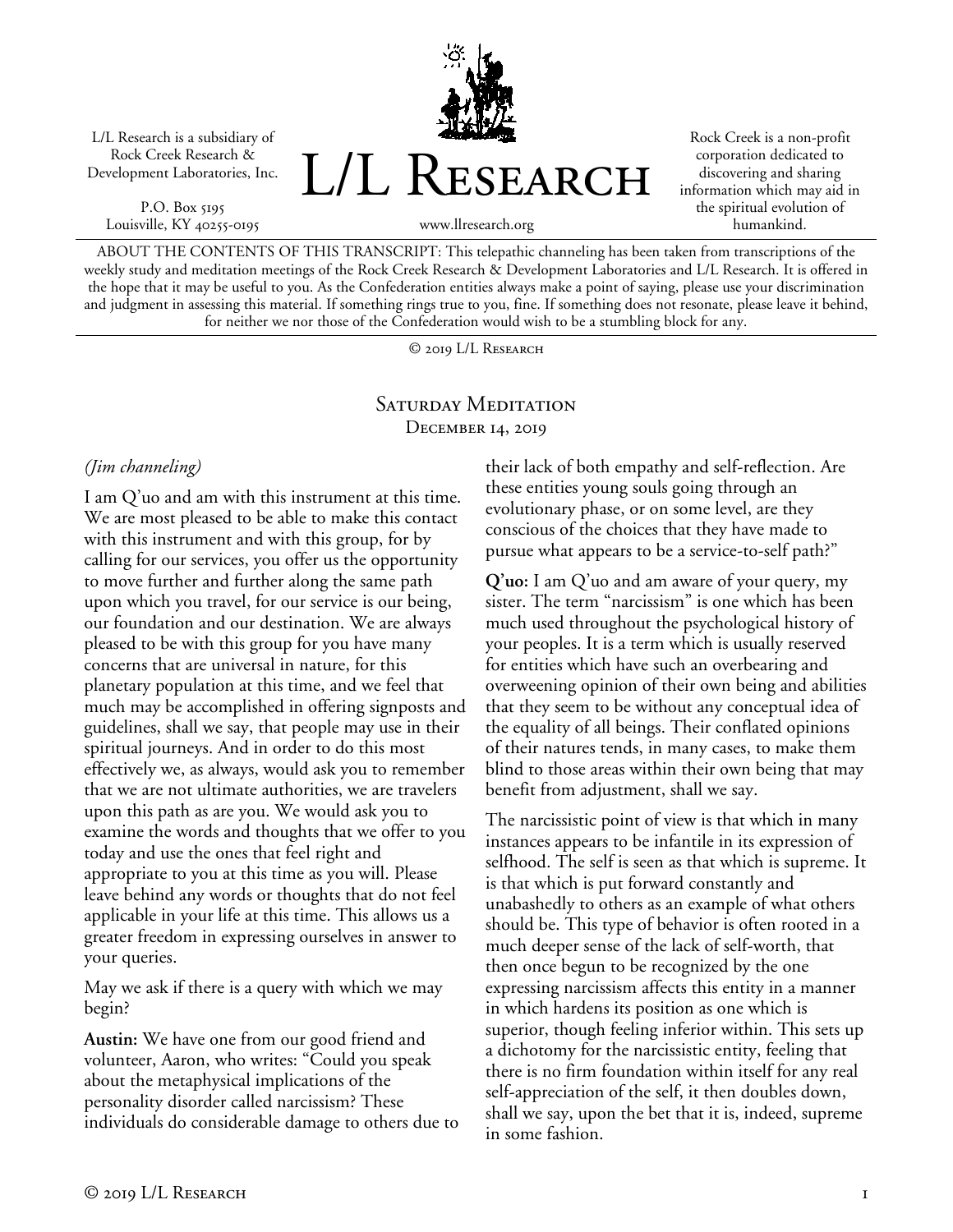This type of a lack of self-worth is oftentimes adopted by entities pre-incarnatively, in order to find the truer nature of the deepest self. In other words, there is the need, pre-incarnatively noted, to bolster the true appreciation of the nature of the self. Thus, the challenge is given the self during the incarnation to find the way through the maze of narcissistic enhanced opinions that are produced by the entity in an effort to put up what amounts to a sham appearance to others.

Thus, it is hoped, pre-incarnatively, that the experiences with others will be of such an intensity that eventually there will be the breakthrough of the self that is expressing as the narcissist to discover that the entities surrounding the self are the ones who have the most balanced point of view that is offered as an objective referent for consideration by the narcissistic perceptions. This is a difficult path to follow. To depend upon the understanding and loving responses of entities about the narcissist is to look into a mirror and see that which eludes the narcissist—that is, the everyday appreciation of the appearance and abilities of all other selves. This appreciation, then, can be, if the narcissistic entity is successful, turned back or reflected upon the self in a manner which pulls away, or sheds the layers of narcissistic idolatry of the self. When these layers are removed, then, if the narcissistic entity is successful in surviving this removal of the façade of the self, then it is possible for there to be a birthing of a new and risen being that sees itself in equality with all other selves.

This is the beginning, then, for the journey of seeking in a conscious manner, so that the shell of narcissistic facades is left behind and the new being is now available for newly enhanced experiences. These experiences will show to the new being, that it has capabilities that are greater than even its narcissistic opinion of itself was in its past.

Is there a further query, my brother?

**Austin:** Yes, I have a follow-up to that. Like Aaron says, sometimes these narcissistic entities can do a lot of harm and damage to the people in their lives. Do you have any advice for somebody wishing to be of service to others, and how to handle a relationship with a narcissist? Some people have experiences of attempting to offer love and acceptance directly, but having that be taken advantage of completely and more harm coming from that attempt to offer love.

So, do you have any guidance on how to relate to such entities?

**Q'uo:** I am Q'uo, and am aware of your query, my brother. The narcissistic relationship is one of great challenge for every soul involved with the narcissist. There are most usually pre-incarnative choices made with those entities who are members of the same family with the narcissist. These pre-incarnative choices have been made in order that support may be given in the most effective manner to the one expressing the narcissistic needs. Oftentimes, there is a kind of give-and-take, or trading of opportunities within the grouping that has decided to utilize the narcissistic point of view in one of its members so that the remainder of the group may offer service of the kind which you have described.

This kind of service is that which attempts to give love and understanding, when it is known that oftentimes the response will be a rejection of such, seeing such attempts at love and understanding as futile expressions of weakness. However, this challenge, which has been undertaken, as we said, most of the time by a group, is that which can propel the progress of each person within the group if there is an intensive effort made to communicate in a manner which is non-threatening to the narcissist. The simple expression of love and understanding must then be translated in the day-today behavior, and not just the communication, that attempts to see the narcissistic entity as one which offers opportunity for growth amongst the entire assemblage of entities that are within the close approximation or daily round of activities for the narcissist.

The attempt to communicate must be based in an attempt to aid the narcissist in grasping a wider point of view by asking questions that may offer such a point of view to be expanded. The questioning is hypothetical, in that it asks, "What if this or that might be true, would you still have the same point of view? How do you feel about this situation when it redounds in difficulty for you? What do you feel is your role in relating to others, seeing others may have some need to benefit from your interaction at a level which you would see as your heart? How do you see your heart? What role does your heart play in your life? How can you share your heart with me, with him, with her, with all?"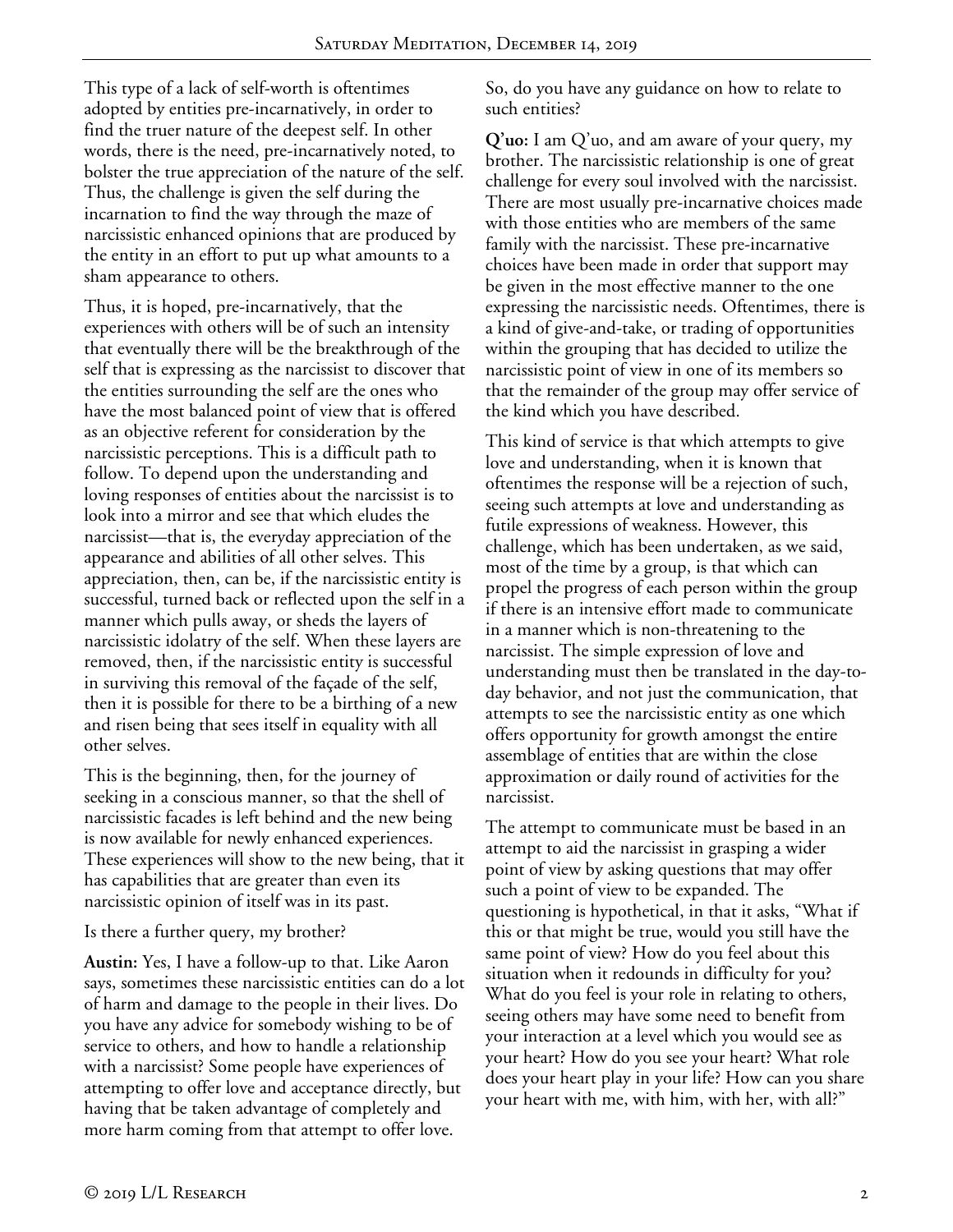The questioning has as its objective the chance to promote a wider point of view within the narcissist. The narcissist then, has the opportunity to be able to adopt a wider point of view that is seen as something that could benefit it, giving to the narcissist more of what it would truly desire if it is able to come into true contact with its own feelings and heart. Thus, each within the grouping that partakes in this process of questioning, then has the opportunity of serving the narcissist in expanding its point of view, and the narcissist has the opportunity of being able to reach into its heart for the first time in its life experience, to discover a self there that is its truer self.

We realize that this is not an easy type of learning and process of relationship between those who know the narcissist and the narcissist. It is one which holds great challenge, for being, as you say, injured in one way or another by such an interaction may be too great a challenge if all are not willing and able to expand their own desires to offer aid to one which seems to give nothing in return.

Is there a further query, my brother?

**Austin:** One more follow-up along those lines. You've been describing narcissism as generally part of the path of service-to-others, a positive individual, who may benefit from the balancing it offers in the transformation that can unfold. Is it possible for such narcissism to also be part of the path of a service-to-self individual, or is what we see as narcissism maybe too obvious or blunt for service-toself polarization?

**Q'uo:** I am Q'uo and am aware of your query, my brother. It is easy to look upon the narcissistic entity and imagine that one is seeing a negatively oriented entity that is attempting to follow the service-to-self path. However, as you have observed, such behavior on the path of the narcissist is so, shall we say, diffused and uncontrolled, that it is not likely that a truly negatively oriented entity would choose this type of means of expression of its desire to separate itself from all others about it, and to control them for its own benefit.

However, positively oriented entities who wish to offer themselves a great challenge within the thirddensity illusion, oftentimes program what you may see as the opposite of what one wishes to produce within the incarnation. This opposite programming, then, is followed as a means by which to realize the positive fruits of serving others after a long and difficult inner battle, shall we say, that requires that the narcissist be able to promote a greater and greater expression of its beingness in a manner which can be approached by those about it with the desire to accept what is given by the narcissist without taking it into the self as part of the self. In other words, refusing the narcissists definition of the other self as being timid, weak, or futile. This offers to everyone within the grouping dealing with the narcissistic behavior a great challenge.

However, much progress is made in the thirddensity illusion as a result of dealing with traumatic situations. These types of traumatic situations, then, carry a kind of weight within the total beingness, that is like unto the diver who competes in the diving championship, and chooses the difficult dive to attempt to win the meet or win the metal. The difficult dive, then, when accomplished successfully, gives more points in the overall event. Thus, the narcissist is doing much the same as are those who participate with the narcissist within the incarnation. Oftentimes the numbers of those so participating with the narcissist are few, for this is a very difficult type of pre-incarnative programming to undertake.

Is there a further query, my brother?

**Austin:** Not on that one, thank you very much.

**Q'uo:** I am Q'uo, and we would ask if there might be another query at this time?

**Austin:** I do have another one. Ra has said that a perfectly balanced entity would respond to any situation with love and sees all things as love, and that to a perfectly balanced entity, no situation would be emotionally charged. <sup>1</sup> I'm trying to understand what "emotionally charged" and "love" mean. Is it possible that a perfectly balanced entity could look upon a situation and still experience something that could be called sadness, or sorrow, or anger? Or are these things considered an emotion charge and a perfectly balanced entity would only experience the constant love within any situation?

**Q'uo:** I am Q'uo and am aware of your query, my brother. We note that the nature of the queries this afternoon deal with the most difficult of circumstances which most of the entities of your

 $\frac{1}{1}$  $142.2 - 5$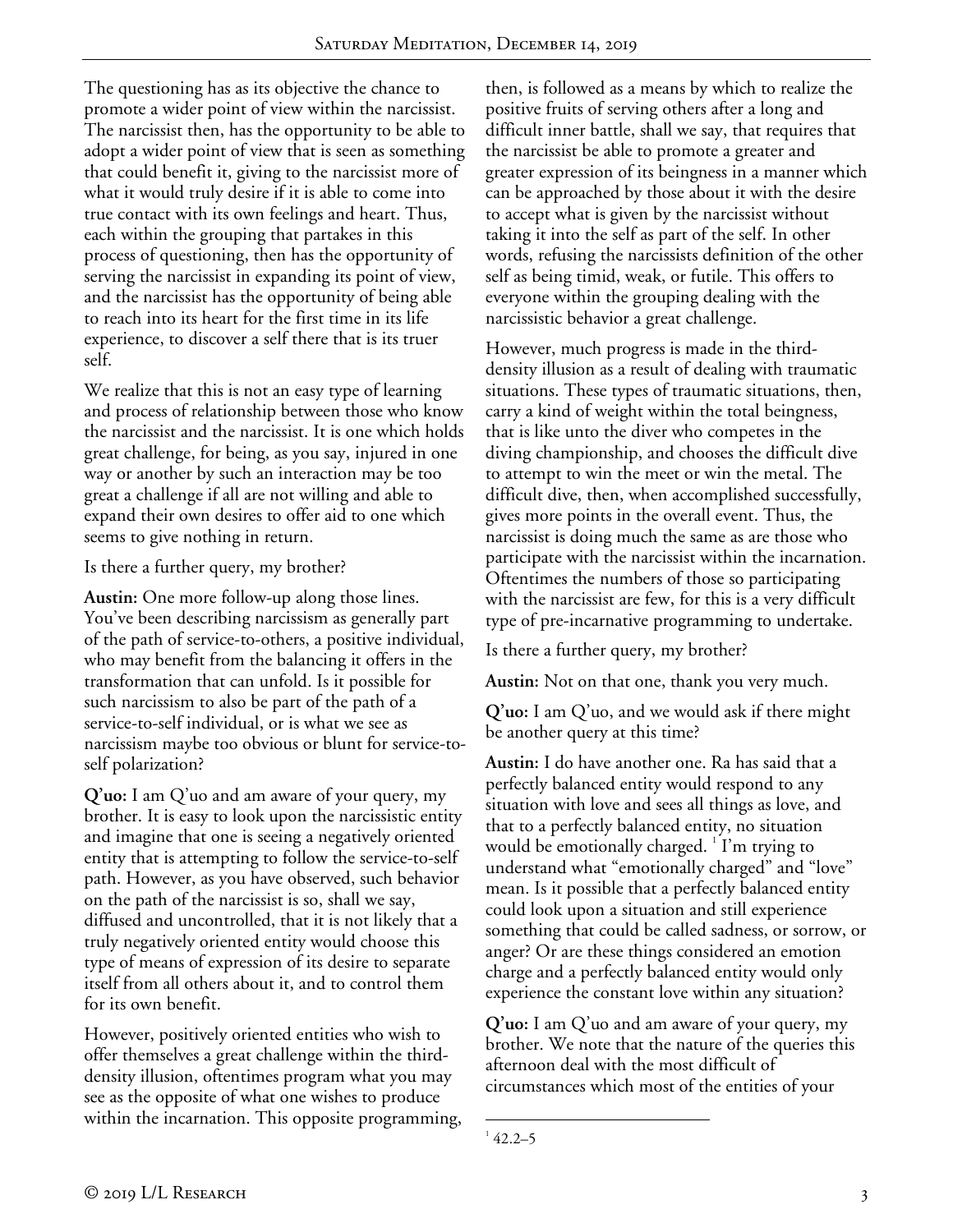third-density illusion do not attempt within the incarnation. The perfectly balanced entity is quite rare within the third-density illusion. However, each seeker of truth is upon the path of attempting to reach the level of love and understanding that would result as a means of viewing any situation. There are, as you know, various gradations of difficulty that each entity within its incarnational pattern meets in its life pattern. There are challenges of one nature and another that seem to promote and provoke the charge of emotion either positively or negatively. Each entity is, indeed, the One Infinite Creator, and contains all of the universe within its own being. As the entity moves through the incarnation, then, it attempts to open the heart in unconditional love as its primary response to any situation which it encounters. The difficulty of the situations that are encountered then mean that such an entity will need to process the catalyst that has been encountered on a daily basis, consistently, so that that which appeared as one thing or another, that would be normally seen as a charged emotional situation, can eventually be balanced so that the observation of the seeker, then, becomes that which sees the Creator, knowing itself in each situation. Therefore, the response is love, for the Creator becoming able to know itself in every situation is the reason for the entire creation.

Thus, the entity who is able to see this more truly realized observation within its catalyst, in the daily round of activities, is beginning to see through the illusion to the truth of the situation. This is the great challenge—to find the love that is in every moment, in every situation, and in every entity within the creation. This challenge, then, provides an opportunity to move beyond the appearance of the illusion so that one is able to see the Creator within the self, within the other self, and within every situation and in every situation and in every other self, and the self, the Creator is seen as experiencing itself. Whether the situation on its surface illusory level may seem heartbreaking or heart opening, or difficult in one way or another, or joyous in one way or another, depends upon the growing ability of the seeker of truth to open the self to the greater reality that is the One Creator knowing itself.

Is there another query, my brother?

**Austin:** We do have some more. Our friend and German translator, Jochen, sends in a question. He references a short quote that you transmitted in 2016 in which Q'uo said, "Entities that you see as the stars in your sky at night, and the sun in your sky in the day, are doing the work of the One Creator, and making it possible for the many portions of the One Creator to discover not only their own nature as individualized entities, but in the process of evolution to discover themselves as being a holographic image of the One Creator itself."

And he asks: "What would be the Confederation's definition or understanding of holographic image in this quote?"

**Q'uo:** I am Q'uo and am aware of your query, my brother. The holographic image so mentioned in this quote, is that which can be seen as the Logos, the Love that is the first product of freewill that wishes to know itself, the One Infinite Creator, then, uses the concept of love, the ability to create, what is seen as a creation, many stars, many planets, many entities, many energies, all in motion, in a manner which reflects the potential apprehension of the love, light, and unity of the One Infinite Creator expressed in all of the creation. Then, the creation itself could be seen as the holograph, and each portion of the creation, be it a sun body, a planetary body, a mind/body/spirit complex, or any first or second density awarenesses, may be seen as portions of a holograph, each portion or iota containing the One Infinite Creator in its full power and being. All else is seen as the same, for the holograph is unified, there is nothing but the One Infinite Creator expressed in various frequencies of vibration, various forms of manifestation, various powers of energy, moving in synchronicity with all other powers in the One Infinite Creation, to form that which is the one infinite creation.

Is there a further query, my brother?

**Austin:** Not on that line. We have one from Eric, who writes: "What are the metaphysical principles involved in killing a grasshopper while mowing the lawn. Is it a thing of significant consequence to kill the grasshopper? What if mowing the lawn was one's duty, as mine is, in the co-op where I live. What is the difference between killing insects, animals, and humans? It seems very difficult to avoid killing insects if one is to do lawn work. Does it cause less distortion to end the lives of lower life forms than to end the lives of higher ones? I have the idea that, in an absolute sense, there is no difference, combined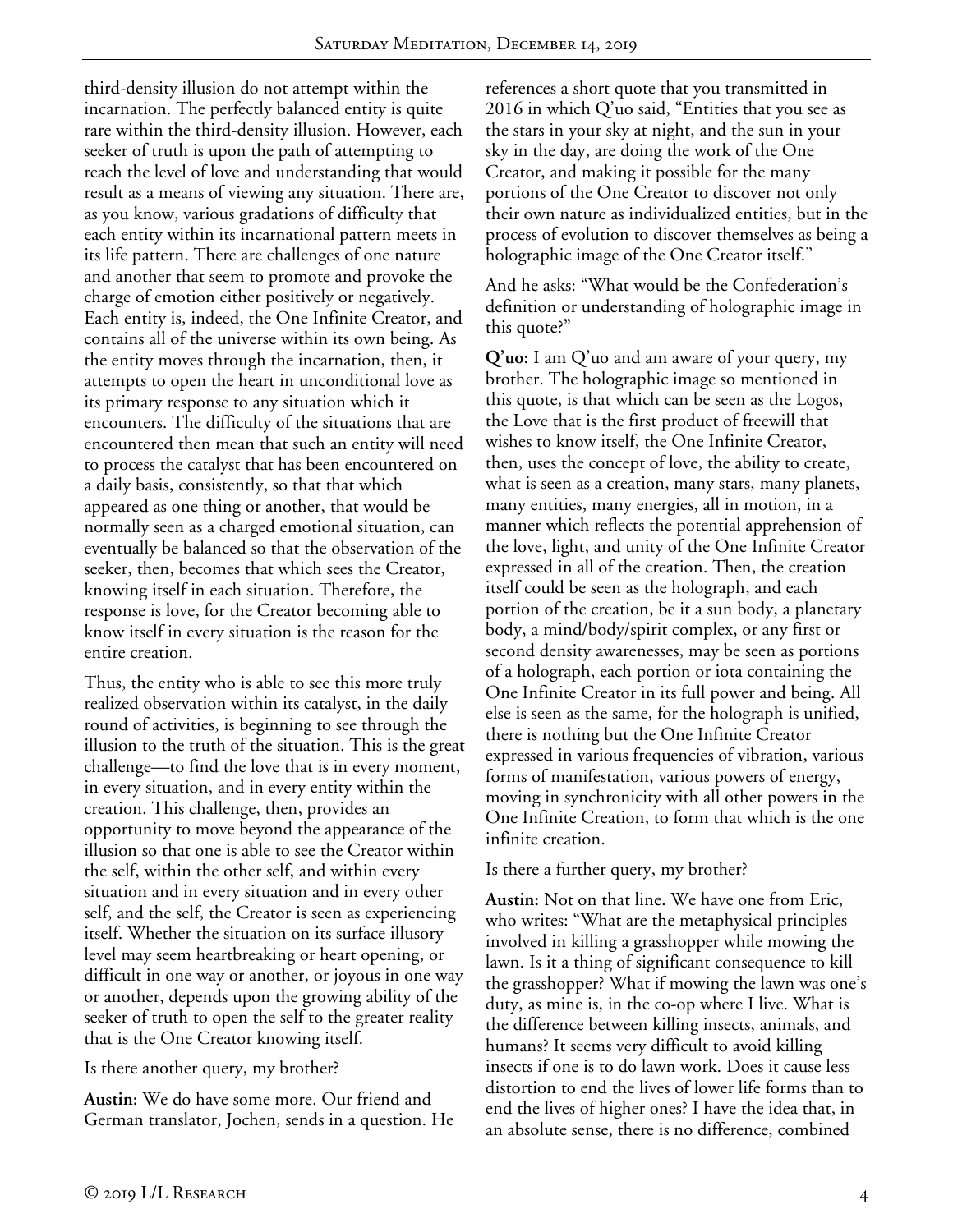with the world-based perception that there is tremendous difference. Any thoughts from you would be appreciated.

**Q'uo:** I am Q'uo and am aware of your query, my brother. Indeed, this is a concern for all conscious seekers of truth. To do no harm is the great desire on all levels of being, on all levels of life expression. Thus, the seeker of truth who wishes to be as conscious as possible seeks to do that which is the most helpful thing for each entity within the creation that it encounters in its daily round of activities.

However, the conscious seeker must also be aware that all of life is the One Infinite Creator, and all of life lives upon itself in one fashion or another. In this regard, we would look at the killing of the grasshopper, or the bug, or the person, as being the offering of the change of vibration to a portion of the One Creator, that is unconsciously or consciously, accomplished, so that there is seen an interaction between the self and the One Creator at various levels of being. These levels of being, then, are a portion of the experience of each seeker, be they lawn service, nuclear scientist, surgeon, teacher, mother, or child. Each entity deals with some live portion of the One Creator, for there is nothing but life within the creation, even those items which seem material objects and lifeless, have within them, the One Infinite Creator in all of its being. Thus, it is the intention that is the most important factor in dealing with each level of life form that the seeker encounters. The intention, then, if it is to be most positively oriented, is to enhance the total beingness or wellbeing of the One Creator with every action that is undertaken. If every action is undertaken, then, with the desire to be of the greatest service to the One Creator, then it must be seen that there are, shall we say, unavoidable seeming restrictions or killing, or limiting, or misapprehending of the Creator in every type of experience one encounters in the life pattern.

The intention, then, is that which drives the positively oriented entity in continuing its service in whatever manner it provides it, so that the greater good is realized for all about this entity, and the concerns then are always pointed towards enhancing the well-being of the One Infinite Creator at all times. This will find the seeker, then, having to decide for itself, what it feels is most appropriate in

every experience, for there is nothing but the One Creator all about every entity everywhere at all times. Thus, it is a personal choice that must be made upon the basis of the recognition of the omnipresence of the One Creator within all things.

## Is there another query at this time?

**Austin:** Yes, I've got another one. Ra talked about how we can help second-density entities on their spiritual path and on their harvest, by being in relationship with them as pets. I was wondering if you could give any insight into how we might deepen that sort of relationship with our pets to help them on their spiritual journeys.

**Q'uo:** I am Q'uo and am aware of your query, my brother. This is a topic which is most apropos to the day, for we are aware that there have been experiences with pets that have been difficult for some members of this group today. We would suggest that as the pet is related to by the owner, that the love which the owner feels for the pet be expressed in any way possible, and in every opportunity possible, in order that the love of the owner for the pet is invested in the pet so that it is much likened unto a seed that begins to grow within the pet and the pet then begins to feel a loving response for the owner, as it feels the love from the owner to it. This is a reciprocal opportunity to give that which is understanding, love, compassion, to the pet so that it may feel engulfed by the openhearted unconditional love of the owner. This is a situation which is most usually accomplished over a long period of time, usually measured in years, for the experience of the pet and the owner to reach the full fruition of the pet being invested to the degree that the next incarnation that it will experience will be that of the third-density entity.

Thus, there is the type of giving and taking of love and light that is most beneficial between the pet and the owner. The owner also benefits in great degree by being of service to the pet so that in its own polarization process, the owner moves further and further along the positive path as the pet has become the vehicle, not only for the pet's evolution, but for the owner's evolution as well.

## Is there another query, my brother?

**Austin:** When we have these relationships with these pets, is it possible that as the pet moves on, or as the human moves on, the pet joins our spiritual family